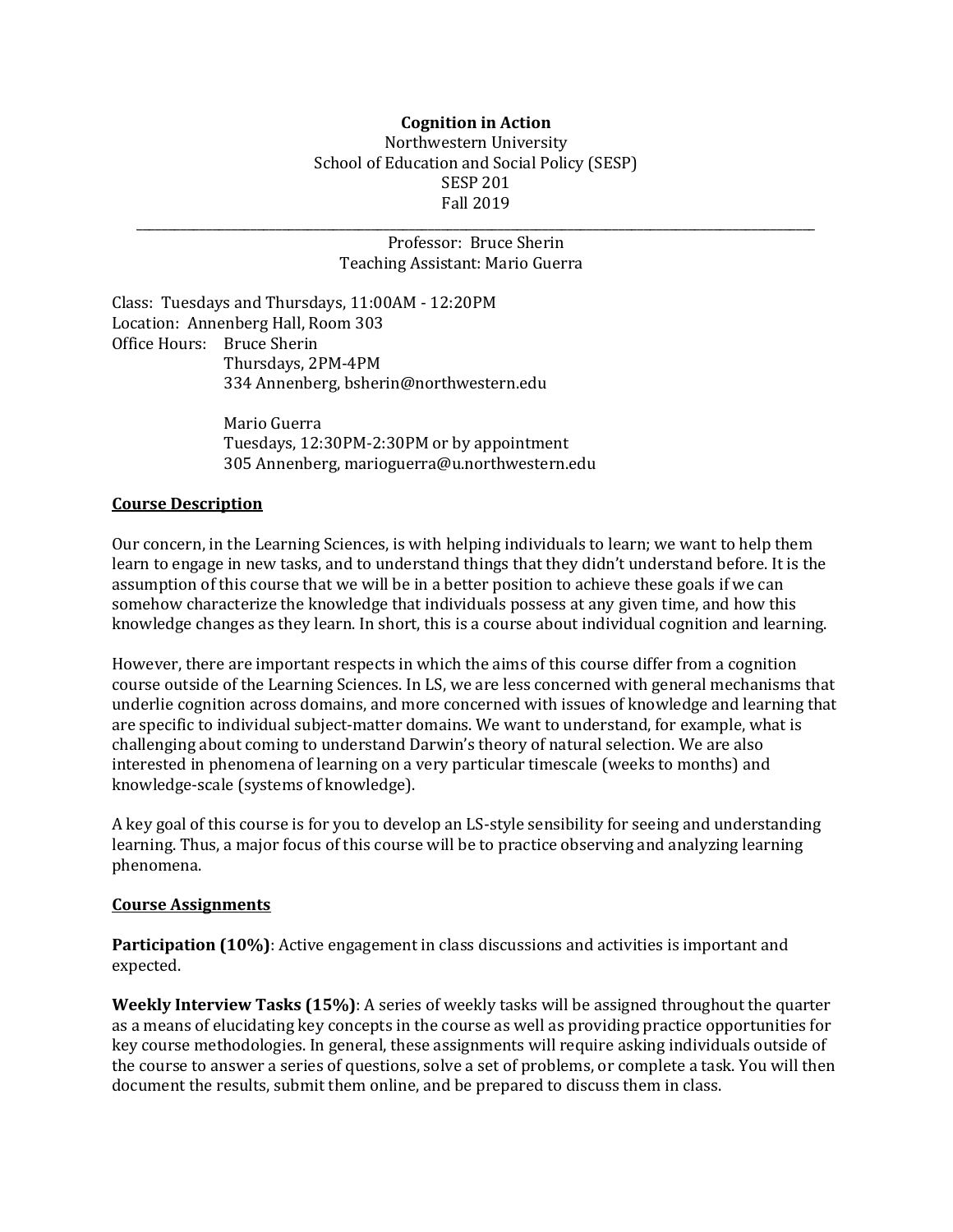**Learning Diary Entries (25%):** You will pick something to learn—hopefully, something that you've wanted to learn but haven't had the time. Then you will take steps toward beginning learning in that area. As you do so, you will keep a "learning diary" to track your process. Along the way, we'll be giving you prompts to structure your diary entries.

Tacit Knowledge Project (50%): This is the big project that can be done individually or in pairs. The project consists of an analysis, using the methods and perspectives studied in the course, of thinking in some (limited) domain. More specifically, your goal is the identification of interesting tacit structure. The data you collect will consist of videotapes of interviews that you conduct. The precise nature of these interviews will vary greatly, depending on the nature of the domain that you choose. The project will be submitted in five milestones:

- 1. Idea. A one paragraph description of your project idea.
- 2. Preliminary interview design. A first draft of your interview protocol along with an account of the rationale behind your design. You can submit this earlier, if you're ready. (10% of total project course)
- 3. Interview Summaries. A summary of what you observed during your interviews. (**10%** of total course grade)
- 4. Final paper (20% of total course grade)
- 5. Presentation (10% of total course grade)

#### **Course Policies and Expectations**

- **Canvas:** 
	- o Class notices, updates, and reminders of assignments, deadlines, and changes will be posted at this course site.
- **Attendance:**
	- o Attendance at each class is important and expected.
- **Assignments:**
	- o Written assignments are due by prior to class on the specified due date, unless otherwise noted.
	- o All assignments should be submitted on Canvas.

#### **Course Materials**

Articles and book chapters can be downloaded from Canvas (under the "Pages" tab). As these readings will be the focus of class discussions, students should have access to digital or print copies during the class.

#### **Accessible NU**

Any student requesting accommodations related to a disability or other condition is required to register with AccessibleNU (847-467-5530) and provide professors with an accommodation notification from AccessibleNU, preferably within the first two weeks of class. All information will remain confidential.

#### **Academic Integrity**

Students in this course are required to comply with the policies found in the booklet, "Academic Integrity at Northwestern University: A Basic guide". All papers submitted for credit in this course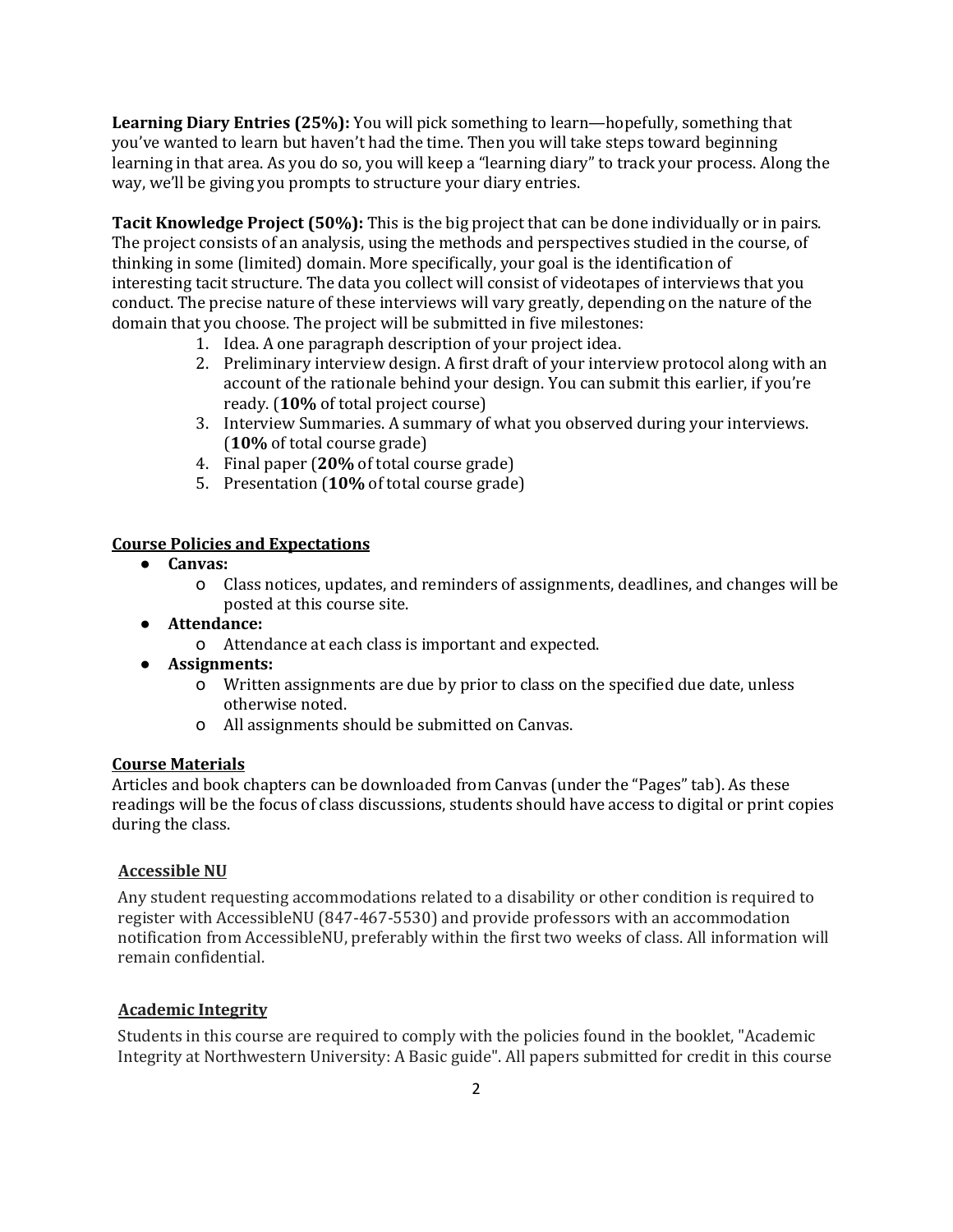must be submitted electronically unless otherwise instructed by the professor. Your written work may be tested for plagiarized content. For details regarding academic integrity at Northwestern or to download the guide, visit: http://www.northwestern.edu/provost/policies/academicintegrity/index.html

# Course Overview

## Week 1: How do we study cognition in the learning sciences?

| September 24 | September 26 |
|--------------|--------------|
| Nothing due  | Nothing due  |
|              |              |

## **Week 2: Key Characteristics of Thought**

| October 1                                | October 3                                       |
|------------------------------------------|-------------------------------------------------|
| Readings: None                           | <b>Assignments Due:</b>                         |
| <b>Assignment Due:</b><br>Diary Entry #1 | Practice think-aloud interview<br>Project Ideas |

## **Week 3: Conceptual Tools for Describing Cognition**

| October 8                                                                                                                                        | October 10                      |
|--------------------------------------------------------------------------------------------------------------------------------------------------|---------------------------------|
| Readings:                                                                                                                                        | <b>Assignments Due:</b>         |
| Thagard Chapter 1 (Required)<br>٠<br>Thagard Chapters 2-4 (Required)<br>Nathan & Sawyer, 2014 (Optional)<br>$\bullet$<br><b>Assignments Due:</b> | Practice clinical interview due |
|                                                                                                                                                  |                                 |
| Diary Entry #2                                                                                                                                   |                                 |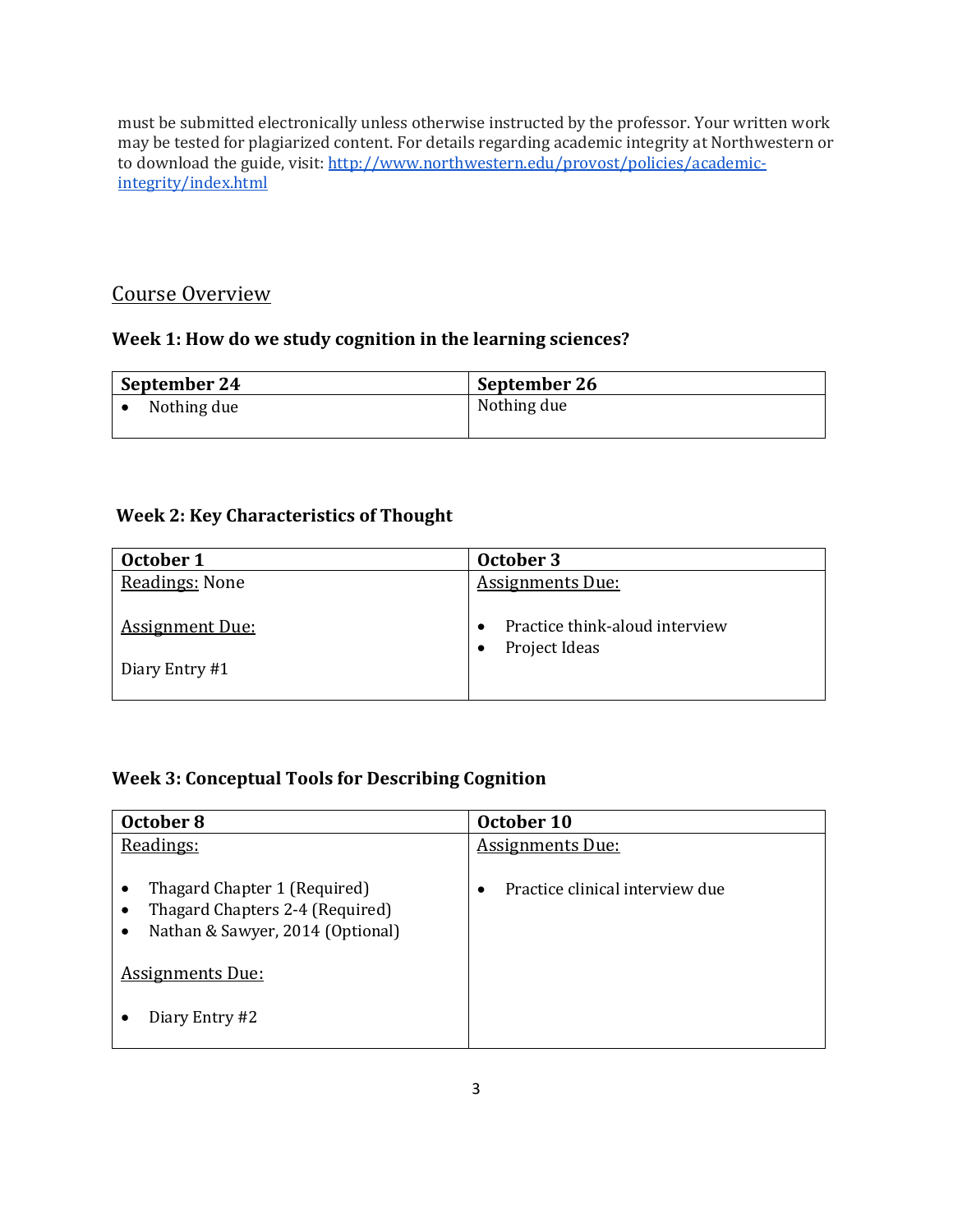# **Week 4: Key Characteristics of Learning (Part 1)**

| October 15                                                                                | October 17                                           |
|-------------------------------------------------------------------------------------------|------------------------------------------------------|
| Readings:                                                                                 | <b>Assignments Due:</b>                              |
| Vosniadou, 1994 (Required)<br>McCloskey, 1984 (Required)<br>Ginsburg Chapter 3 (Optional) | Draft Interview Protocol<br>Third practice interview |
| <b>Assignment Due:</b>                                                                    |                                                      |
| Diary Entry #3                                                                            |                                                      |

# **Week 5: Key Characteristics of Learning (Part 2)**

| October 22              | October 24                                   |
|-------------------------|----------------------------------------------|
| Readings:               | <b>Assignment Due:</b>                       |
| Siegler & Crowley, 1991 | <b>Final Interview Protocol</b><br>$\bullet$ |
| <b>Assignment Due:</b>  |                                              |
| Diary Entry #4          |                                              |

# **Week 6: Expertise and Domain Specificity**

| October 29                           | October 31                                |
|--------------------------------------|-------------------------------------------|
| Readings:                            | <b>Assignment Due:</b>                    |
| Bransford et al., 2000 Chapter 2.pdf | Learning to Watch Video Task<br>$\bullet$ |
| <b>Assignment Due:</b>               |                                           |
| Diary Entry #5                       |                                           |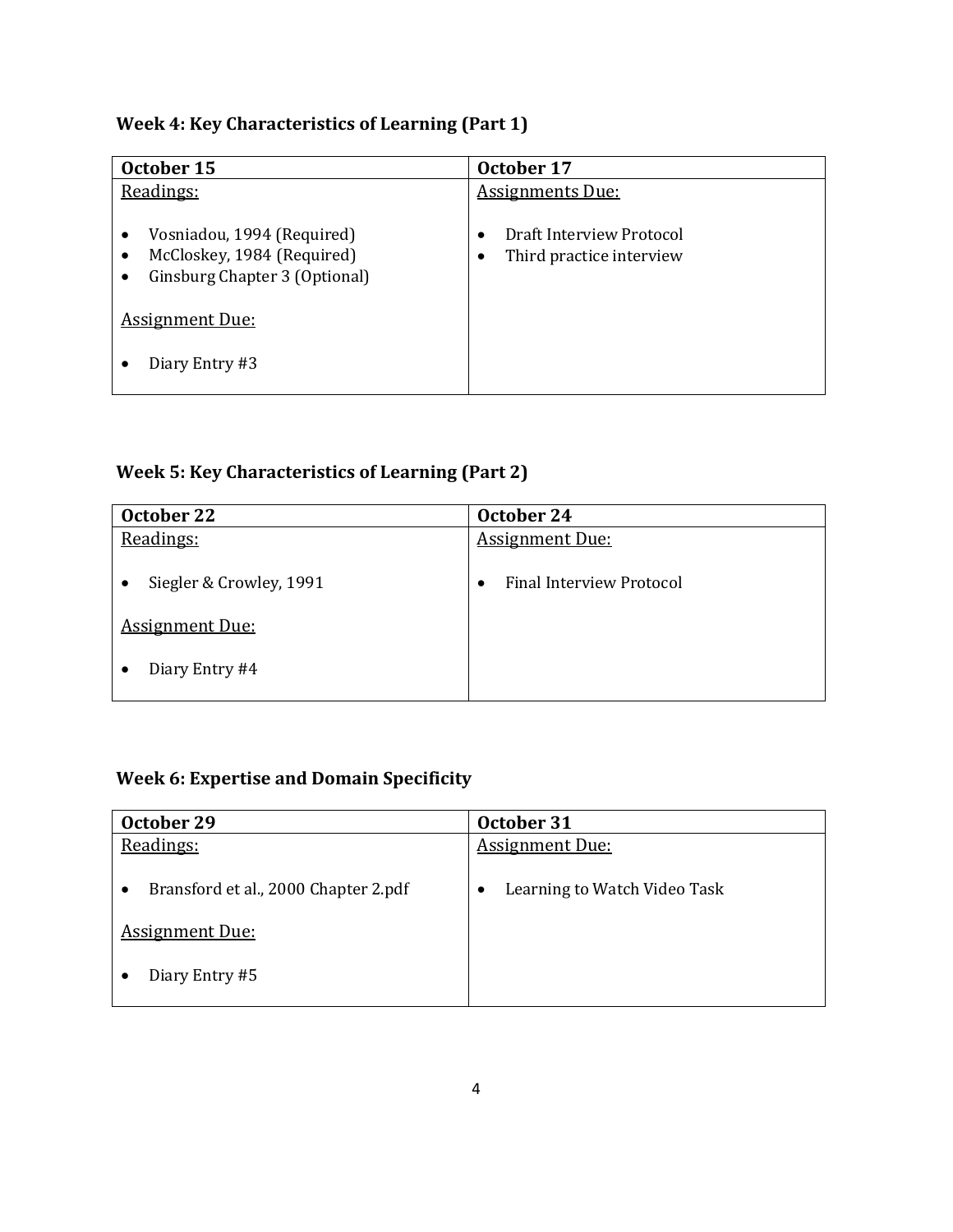# **Week 7: Thinking with Tools**

| November 5                                                                 | November 7                                                                  |
|----------------------------------------------------------------------------|-----------------------------------------------------------------------------|
| Readings:                                                                  | <b>Assignment Due:</b>                                                      |
| Norman Chapter 3 and Chapter 4<br><b>Assignment Due:</b><br>Diary Entry #6 | Be ready to share sample data from your<br>project and discuss the analysis |

## **Week 8: Embodied Cognition**

| November 12                                        | November 14                         |
|----------------------------------------------------|-------------------------------------|
| Readings: None                                     | <b>Assignment Due:</b>              |
| <b>Assignment Due:</b><br><b>Final Diary Entry</b> | Preliminary Interview Analysis<br>٠ |

# **Week 9: Machine Learning and Learning Analytics**

| November 19                 | November 21 |
|-----------------------------|-------------|
|                             |             |
| Readings: None              | Nothing due |
| <b>Assignment Due: None</b> |             |
|                             |             |